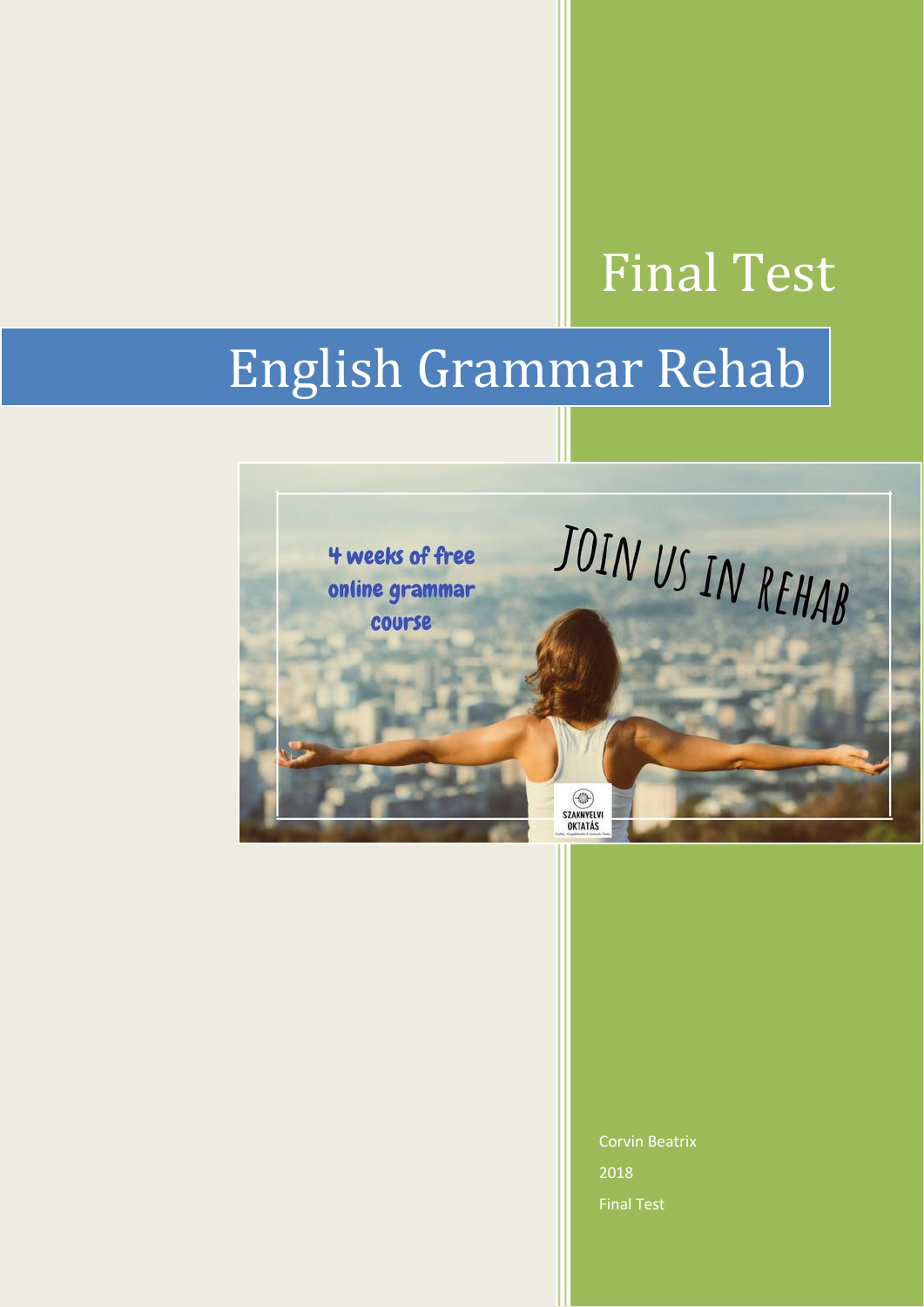

#### ENGLISH REHAB – FINAL TEST

# **Exercise 1 Underline the correct word**

- 1. I asked about my package in reception, but they *said / were saying* that itstill *hadn't arrived / wasn't arriving*.
- 2. Yesterday *I phoned / I've phoned* the bank about my overdraft.
- 3. I *work / have been working* here since the end of the last year.
- 4. Your taxi *has just arrived / just arrived*.
- 5. *I've seen / I saw* Hugh Hopper a few days ago he sends his regards.
- 6. I was sure that I *used to lock / had locked* the door to my office last night, but it *was / had been*  open this morning.
- 7. We *will be repaying / will have repaid* the bank loan by December.
- 8. Unless *they're / they'll be* more reasonable, we'll have to break off negotiations.
- 9. What time *does your train / will your train* leave?
- 10. While I *looked / was looking* for my keys, I suddenly remembered I *left / had left* them at home.
- 11. We *will have moved / will be moving* to our new premises in August.
- 12. *I think I won't / I don't think I'll* be late for the meeting.

#### **Exercise 2**

# **A saleswoman from Hungary receives a telephone call from one of his customers. Write the correct form of the verbs in brackets in order to complete the story.**

Mrs Amarilla Kovács .1. .................... (just leave) his office when he received a telephone call from Hans Lehman. 'I'm very worried,' Hans said. 'We 2............................. (not, receive) that delivery of machine tools that we ordered from you last week. You know you 3........................... (promise) that they would arrive today. But it's already 5 pm. What 4. ................................. (happen)?' Amarilla said he 5...................................(not, know), but he would find out. He promised to call back as soon as he had some news. He phoned the transport agents right away. An embarrassed clerk at the agents' office explained what 6........................ (happen). The truck that 7. ........................... (carry) the consignment of machine tools to Germany 8........................ (have) an accident. Now the driver 9. ........................... (wait) on the side of the road for the emergency services to arrive. 'It 10. ...................... (take) several hours to put the truck back on the road again,' the clerk warned. Mrs

#### **Exercise 3**

#### **Complete the sentences by choosing the correct alternative**

Amarilla Kovács sighed and prepared to call Hans.

- 1. I am pleased to announce that we have made *some / a / any* really good progress with this project.
- 2. I looked at the website but there was really *very little / few / many* information about their products.
- 3. We have been given *some / a / any* very large budget for advertising.
- 4. Do you have *much* / *many* / *a* more work to do or have you nearly finished?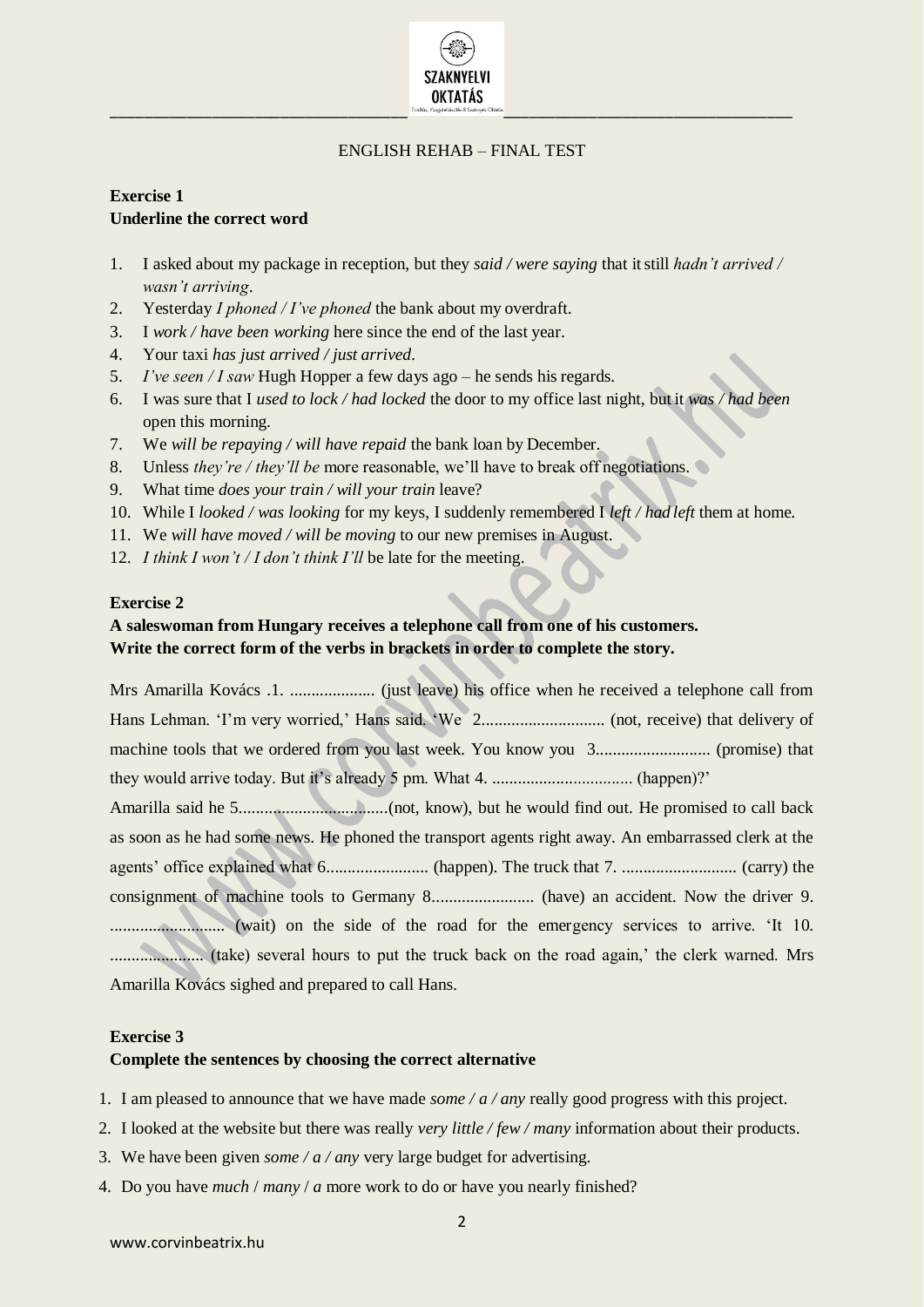

#### **Exercise 4**

#### **Complete the text with the verb in brackets in either the** *–ing* **form or the infinitive.**

Advertisements in online newspapers and magazines are ignored by the majority of readers. This means that if you want 1. (advertise) in this way, you need 2. \_\_\_\_\_\_\_\_\_ (create) a headline which will grab the reader's attention and make them carry on 3. \_\_\_\_\_\_\_\_\_(look) at the advertisement instead of 4. \_\_\_\_\_\_\_\_\_\_\_\_\_ (turn) the page. It seems that there are certain key words and phrases which will encourage them 5. \_\_\_\_\_\_\_\_\_ (do) this, like 'unique' and 'first time'. As it is difficult 6. \_\_\_\_\_\_\_\_\_\_ (predict) if a headline will be successful or not, it can often be worth 7. \_\_\_\_\_\_\_\_\_\_\_\_ (try) different headlines for the same product. Finally, it seems that there is one word in particular which is always good 8. \_\_\_\_\_\_\_\_\_\_\_ (include). Studies show that people are more likely 9. \_\_\_\_\_\_\_\_\_\_ (read) the rest of the advertisement if the headline contains the word 'you'. Don't 10. (risk) lose money on this.

#### **Exercise 5**

**Complete the second sentence using a passive form so that it has a similar meaning to the first sentence.**

**Example:** They give discounts to all their regular customers.

*Discounts are given to all their regular customers.*

1 They will provide welcome packs for everyone at the conference.

2 They have rejected Mr Anderson's application for the position of CFO.

 $\blacksquare$ 

 $\blacksquare$ 

 $\_\_\_\_\_\_\_\_\_\_\_\_$ 

\_\_\_\_\_\_\_\_\_\_\_\_\_\_\_\_\_\_\_\_\_\_\_\_\_\_\_\_\_\_\_\_\_\_\_\_\_\_\_\_\_\_\_\_\_\_\_\_\_\_\_\_\_\_\_\_\_

\_\_\_\_\_\_\_\_\_\_\_\_\_\_\_\_\_\_\_\_\_\_\_\_\_\_\_\_\_\_\_\_\_\_\_\_\_\_\_\_\_\_\_\_\_\_\_\_\_\_\_\_\_\_\_\_\_

3 Thieves broke into our main office last night.

4 They are drawing up plans for a merger at the moment.

5 You need to send in your pay claim before the end of the month.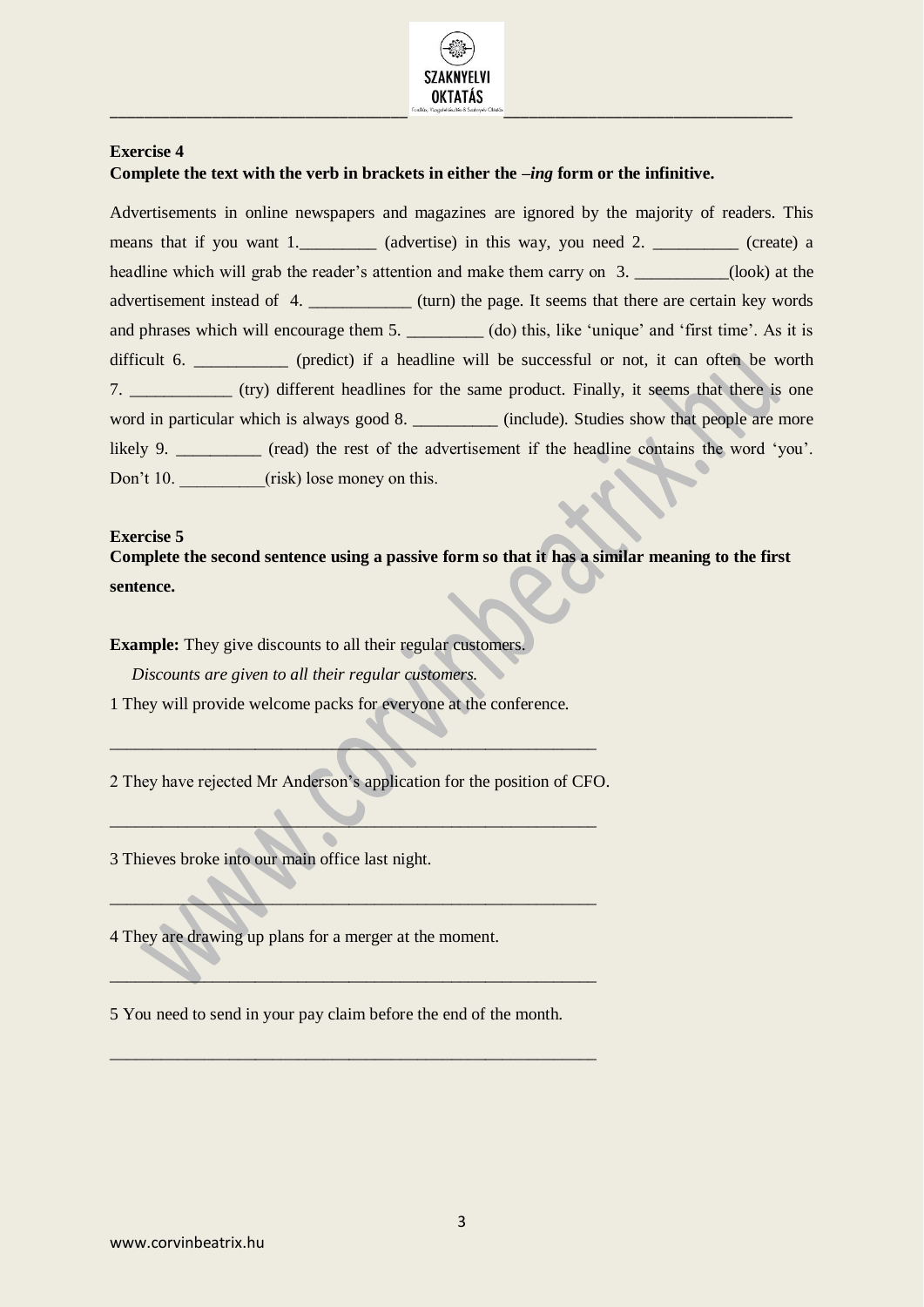

# **Exercise 6 Complete the following text by putting** *a/an***,** *the* **or nothing in each gap.**

# **ASTROTURFING**

In 2019, (0) a social networking site for (1) book lovers started to lose some of its followers. (2) \_\_\_\_\_\_\_ site was criticised for its user unfriendly design. But then (3) number of comments started to appear on (4) hlogs, saying what (5) great site it was and claiming that it was one of  $(6)$  \_\_\_\_\_\_\_\_\_\_\_\_ best to be found on  $(7)$  \_\_\_\_\_\_\_\_\_\_\_\_\_\_\_\_\_\_ Internet. However, all of (8) \_\_\_\_\_\_\_\_\_\_ comments had been posted by (9) \_\_\_\_\_\_\_\_\_ same user, who was employed by (10) website company. This creation of artificial enthusiasm for something is known as 'astroturfing'.  $(11)$ technique is becoming more common because it is so easy to carry out online nowadays. It is, however, considered highly unethical and many companies have introduced (12) code of practice to ban it.

#### **Exercise 7**

#### **Write the correct form of teh conditionals of each of the verbs in brackets.**

- 1. A promise: If you \_\_\_\_\_\_\_\_\_\_\_\_\_\_\_\_\_ (call) me tomorrow, I \_\_\_\_\_\_\_\_\_\_\_\_\_\_\_\_ (have) the answer to your query.
- 2. A warning: Don't touch the wire, or you  $(get)$  an electric shock.
- 3. Speculation: If we \_\_\_\_\_\_\_\_\_\_\_\_\_\_\_\_\_ (expand) our product range, we \_\_\_\_\_\_\_\_\_\_\_\_\_ (be) able to boost sales.
- 4. An invitation: If you \_\_\_\_\_\_\_\_\_\_\_ (be) free on Saturday, perhaps you \_\_\_\_\_\_\_\_\_ (like) to come  $\bullet$ for dinner?
- 5. If we  $\qquad \qquad$  (do) more market research last year, we  $\qquad \qquad$  (find out) that no one wants to buy this kind of product any more.